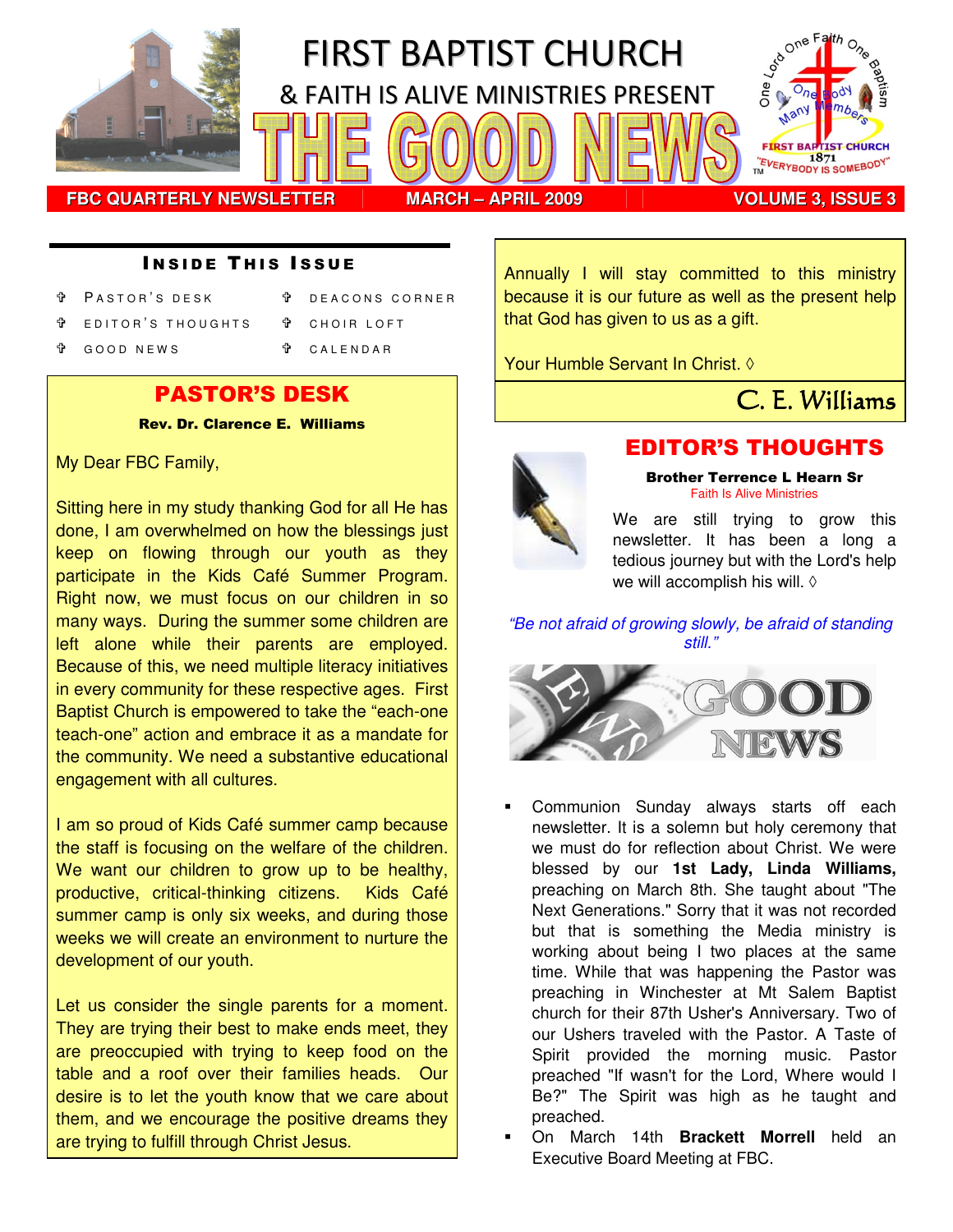- - On March 15th Pastor preached at Men's Day at Bethel AME at 3PM. -
- On March 28th we had a joyous time with the **"After Six Marriage Seminar"** by **New Heart, New Spirit Ministries with Rev. Owen Johnson** and Team. They taught us about how we should act and react with our spouses or significant others by the way of God's Holy word. We had exercises and games. You may see anyone that attended the seminar about the information we were given. Pastor's plan is to have them come back and do a Seminar for the community. Be on the lookout for that time.

-

- The next morning was a big surprise for Pastor. He was not feeling the best but the Lord came and showed out so he would not have to do anything but enjoy the service. The starting surprise was that **Michael Williams** was the worship leader for **the Day. He had three sons of the ministry visiting. Rev. Owen Johnson, Rev. Al Brandon, Rev. Alonzo Bowler** were there that morning. **Sudan Ellington** had returned from Florida. The **New Heart New Spirit** team was there (Minister Dawn Smith, Minister Joe Smith and Minister Ieshia Bradley). **Rev. Tim Duncan** with children's Bible Study visited to let us know that they would be having a group meeting at Simms weekly. **Rev. Chris Johnson** also visited. He is like our new son on the block. **Deacons LO Burns & Bobby Gunter** were out that morning. Pastor did not have to worry about the keyboards because the musician from DuRaG was there. All ministers in the house did mini sermonettes. The intriguing thing was that **1st Lady Linda Williams** got up at the end of the sermonettes and spoke. She talked about how good it was to see all of them. She was the one that mentioned that Pastor was not feeling well that morning. She could see how the Lord put this all together. Several people joined or rededicated themselves, Pastor did not preach because all ministries spoke what was on their hearts and that was his message theme "Jesus Is Coming By". **Deacon Bailey** announced during the worship services that **Sis. Erma Reeves** 'sister died. So please keep her in your prayers.
- - The next night Pastor preached at a revival at New Hope Baptist Church in McGayhesville, VA.
- - The church meeting was cancelled for April 4th. It will be rescheduled at a later date.
- - The Pastor preached at Bethel AME for the Good Friday evening program. There were several other ministers involved. **Pastor, Rev. Ghant, Rev. Marin, Minister Nikita, Dr. Sloop, Rev. Rice, and Pastor Figueroa** all spoke on this

Good Friday night service program. It was very uplifting as each spoke on "The 7 Last Words of Jesus."

- - Our **Easter Egg Hunt** 12PM-2PM was cancelled due to rain on April 11th. Instead they gave the children and kids the gifts of candies after Easter worship service.
- - On April 12th, Easter was a joyous day because we had **Easter Sunrise service** @ 6AM with breakfast served after service by the men. Pastor preached about "When Jesus Got Up." The breakfast was delicious. Worship service begun @ 10 AM because Pastor wanted everyone to be able to spend more time with their family on Easter. He finished the day with the sermon of "An Eye Witness." He taught about not if Jesus got up but when he did are you being a witness of his resurrection.
- - 1st Lady had the **hotdog booth at Red Front** for Week of April 13th – April 17th. It was a very eventful week. Sales were outstanding. Monies were split between missionaries and Kids Café.
- - The Pastor went to a minister's conference in Northern VA during the weekend of April 17th - 18th.
- - On April 19th for youth Sunday, **Rev. Walter Ghant** visited & brought some of his students. **Rev. Harold Brown Sr** of Guildfield Baptist Church in Millwood, VA & **Rev. Chris Johnson** of DURAG Ministries also visited.
- - The Pastor preached at Shiloh Baptist Church for a Building Fund Program. He spoke on "God is an Unchanging God."
- - On April 26th two people were baptized. Son of the ministry, **Rev. Al Brandon** preached on "The Peace of God". A New Theme is emerging "Your Request is Granted."
- - To close the month out, we celebrated the annual **"100 Men in Black"** program at FBC. It is all about the men of the church coming back to take their rightful laces in the church and community. **Rev. Dr. Fred Jones** preached about "He Ain't Heavy, He's Your brother." It was a high time in the Lord. ◊

### DEACONS CORNER

#### Deacon Anthony Bailey

- Deacon and Deaconess Day was held on March 22nd. The **Rev. Charles Dekle** of St. Luke Baptist Church of Berryville, VA was the speaker of the hour. He spoke about "A Dedicated

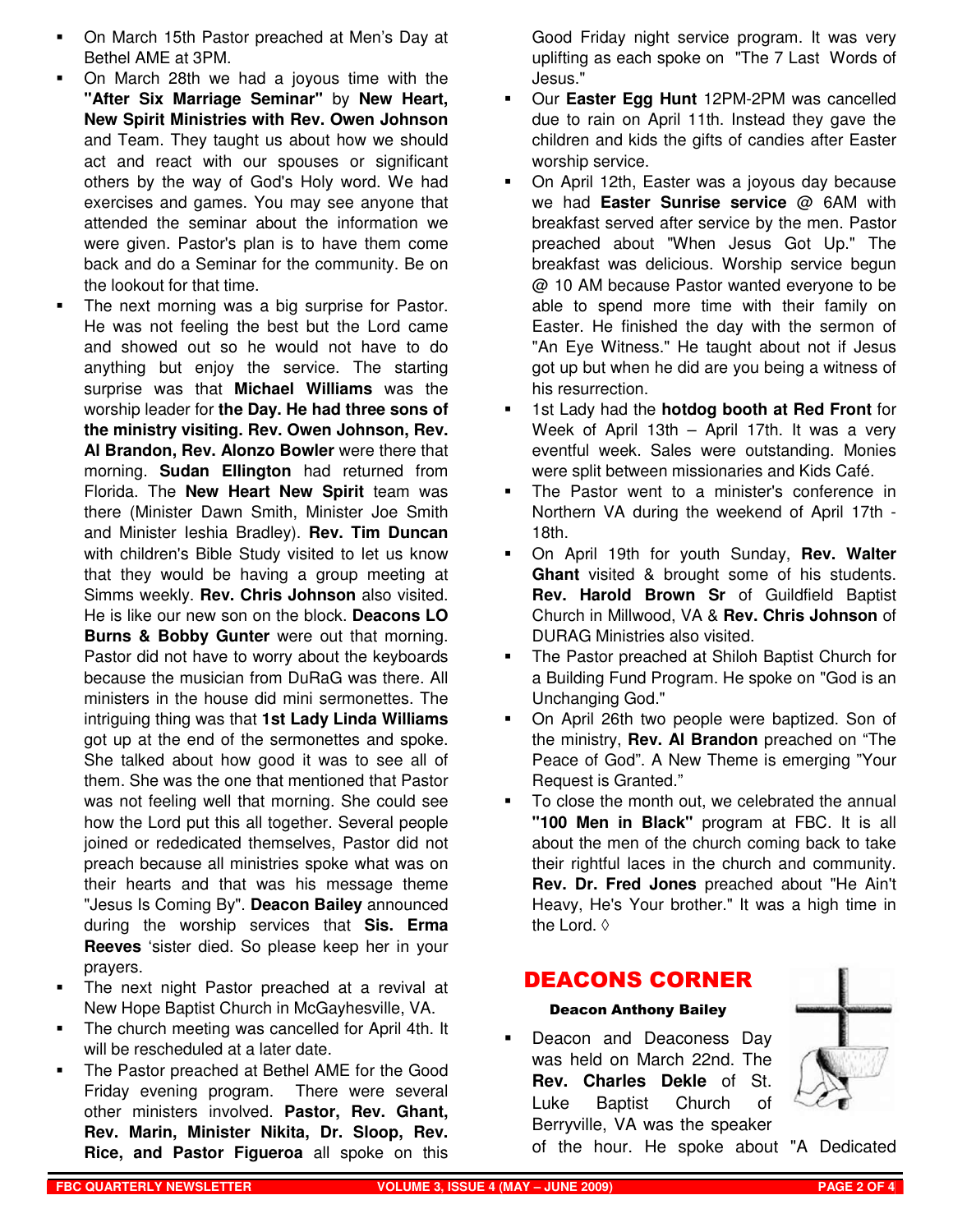Servant of God." A meal was served along with the fellowship. One highlight was **Mother Deaconess Catherine Dunn** was able to come to the service. **Mother Deaconess Betty Sampson** sent well wishes for the celebration. There were six Deacons and seven Deaconess who came with Rev. Dekle. Their male chorus provided music.

- - **Bible Study** attendance has been steady but not yet where the Pastor and Deacons would like it to be. Please come out to Bible Study to get your questions answered in more detail and to fellowship with one another.
- - **Deaconess Rogers** had eye surgery in Winchester, VA on April 1st. She is recovering well. Please remember her in your prayers. Deaconess Sampson was back in hospital on March 30th. Remember her in your prayers.
- - On April 19th during the morning worship service, **Ginette Washington Brown** was consecrated a Deaconess. Her sister Debbie sang. Her brother **Deacon in Training CJ Washington** prayed & Mother Washington pinned her hat and pin. She got emotional because her father, **Deacon Washington** was not here to see it. His spirit was in the place and felt by all there.
- - **Mother Deaconess Betty Sampson** was not doing well in hospital. Pastor visited her at the hospital. The next day April 20th Mother Sampson went to Glory. Mother Sampson's Homegoing Service was April 23rd at the church. Her sons did tributes in scripture reading and song. It was an uplifting service remembering Mother Sampson. First Baptist Church will always love YOU. ◊

### CHOIR LOFT

#### Brother John Butler

- A Taste of Spirit sang along with St. Luke Mens Choir for Deacons & Deaconess Day on March 22nd.



- -FBC Voices of Praise once ALA again
- sung at John Wesley UMC for the New Town Cemetery program on March 28th.
- - A Taste of Spirit was musical selection for Dr. Imani at New Hope Baptist Church revival on March 31st.
- - Bro. Matt Mosby returned with choir for rehearsal and service on April 4th & April 5th to give Pastor a break as musician.
- - Something special happen in that a Radio Broadcast @ WSVG was started from 10:30- 11:00 AM every Sunday morning starting April 5th. It is to promote A Taste of Spirit & the Voices of Praise.
- - Pastor & A Taste of Spirit sang Shiloh Baptist Church in Winchester, VA for building fund program on April 19th. ◊

| <b>CALENDAR OF UPCOMING</b>                                           |                             |
|-----------------------------------------------------------------------|-----------------------------|
| <b>EVENTS</b>                                                         |                             |
| ***********                                                           |                             |
| <b>PLACE</b><br><b>ST. LUKE BAPT.</b><br><b>CHURCH</b><br><b>TIME</b> | <b>MAY 16 2009 AT 11 AM</b> |
| <b>Brackett Morrell Meeting</b>                                       |                             |
| ***********                                                           |                             |
| <b>PLACE</b><br>π                                                     |                             |
| <b>FIRST BAPTIST</b><br><b>TIME</b><br>MAY 17-20 2009 AT 3 PM/ 7 PM   |                             |
|                                                                       |                             |
| Spring Revival staring Sunday afternoon then each<br>night afterwards |                             |
| ***********                                                           |                             |
| <b>PLACE</b><br><b>MOUNT ZION UMC - STRASBURG, VA</b>                 |                             |
| <b>TIME</b><br><b>MAY 24 2009 AT 3 PM</b>                             |                             |
| <b>Pastor preaching</b>                                               |                             |
| ***********                                                           |                             |
| <b>PLACE</b><br><b>ST. LUKE BAPTIST CHURCH-</b>                       |                             |
| <b>BERRYVILLE, VA</b>                                                 |                             |
| <b>TIMF</b><br><b>MARCH 30 2009 AT 5 PM</b>                           |                             |
| A Taste of Spirit for Men's Day                                       |                             |
| ***********                                                           |                             |
| <b>MT. CARMEL BAPTIST CHURCH-</b><br><b>PLACE</b><br>٠                |                             |
| <b>BLAINESVILLE, VA</b>                                               |                             |
| <b>MARCH 31 2009 AT 3 PM</b><br><b>TIME</b>                           |                             |
| Brackett Morrell Service with Pastor & VoP                            |                             |
| ***********                                                           |                             |
| <b>ST. LUKE BAPTIST CHURCH-</b><br><b>PLACE</b>                       |                             |
| <b>BERRYVILLE, VA</b>                                                 |                             |
| <b>TIME</b><br><b>JUNE 14 2009 AT 3 PM</b><br>■                       |                             |
| <b>Missionary &amp; Trustee Day</b>                                   |                             |
| ***********                                                           |                             |
| <b>PLACE</b><br><b>FIRST BAPTIST</b>                                  |                             |
| <b>TIME</b><br>JUNE 15-18 2009 FROM 9 AM - 4 PM                       |                             |
| Kids Café Registration                                                |                             |